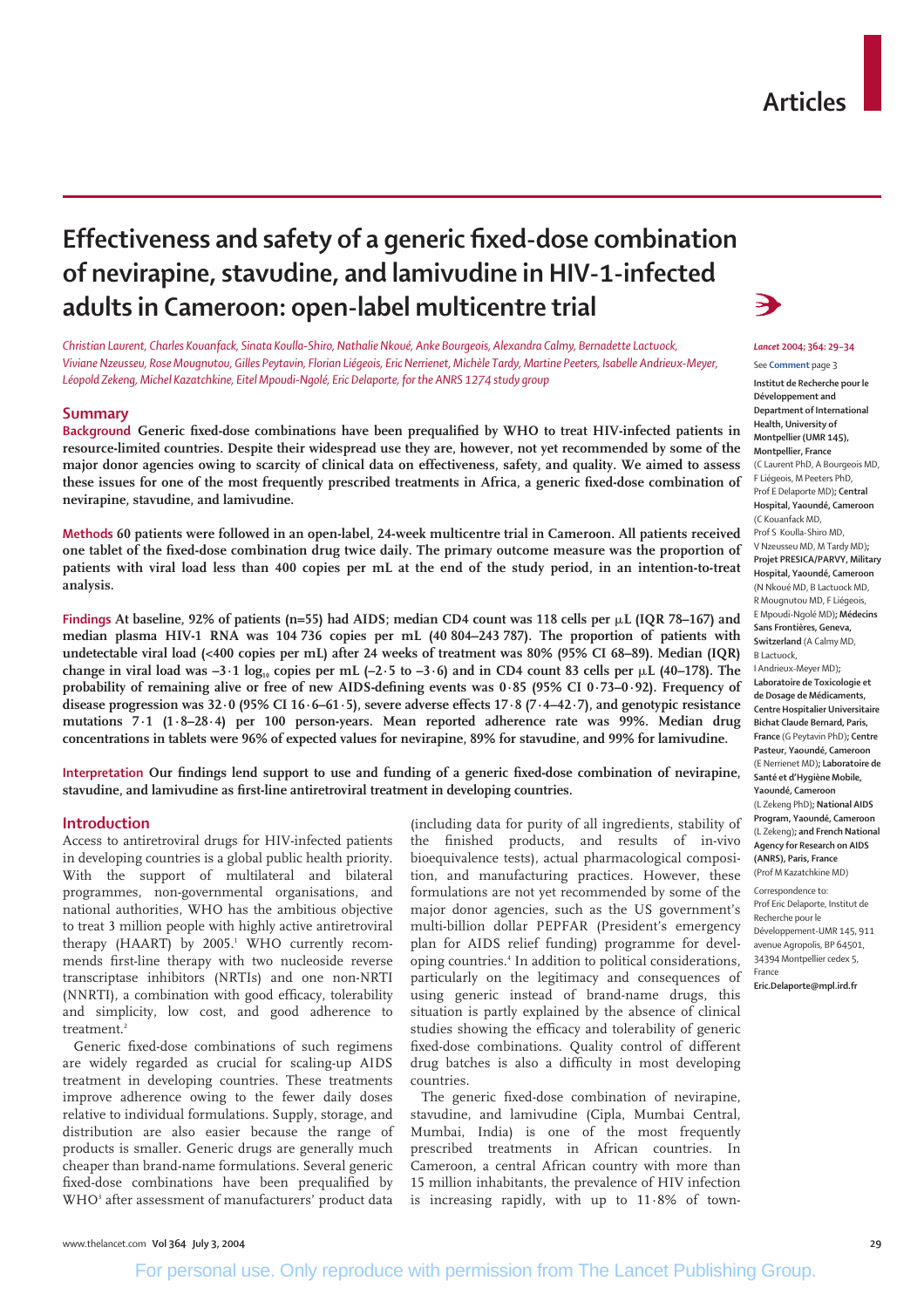dwelling pregnant women infected.<sup>5</sup> HIV-1 predominates, and HIV-1 groups M, N, and O and many subtypes and circulating recombinant forms cocirculate.6 A national antiretroviral access programme is ongoing, with more than 7500 people currently receiving HAART, most usually based on the generic combination of nevirapine, stavudine, and lamivudine owing to its low price (US\$20 monthly).

A pilot project on access to antiretroviral drugs in Yaoundé, the capital of Cameroon, was initiated by the country's National AIDS Program, the Military and Central Hospitals, Médecins Sans Frontières in Switzerland, and the Institut de Recherche pour le Développement in France. This project gave us the opportunity to do a clinical trial aimed at assessing the short-term effectiveness and tolerability of a generic fixed-dose combination of nevirapine, stavudine, and lamivudine and to control the quality of the different drug batches actually received by the patients.

#### **Methods**

Our study was an open-label, one arm, multicentre trial.<sup>7</sup> Two hospitals in Yaoundé, Cameroon, participated in the study: the Military Hospital (Projet PRESICA/ PARVY); and the Central Hospital (Department of Infectious Diseases and Ambulatory Care Unit). All patients gave their written informed consent. The national ethics committee of Cameroon approved the study protocol.

#### **Patients**

Study enrolment was between November, 2002, and April, 2003. Patients were eligible if they had confirmed HIV-1 group M infection, were older than 18 years, and had not taken antiretrovirals before (apart from for prevention of mother-child transmission). They had to have either: clinical AIDS (except for pulmonary tuberculosis) according to the 1993 revised Centers for Disease Control classification<sup>8</sup> (CDC group C); mild symptoms (CDC group B) or pulmonary tuberculosis and a CD4 count less than  $350$  cells per  $\mu$ L; or no symptoms (CDC group A) and a CD4 count less than 200 cells per  $\mu$ L; and a Karnofsky score of at least 50%. The following biological criteria also applied: serum transaminases, bilirubin, and amylase amounts less than three times the upper limit of normal; serum creatinine less than  $200 \mu \text{mol/L}$ ; haemoglobin more than 80 g/L; neutrophils more than  $0.75\times10^9$ /L; and platelets more than  $50\times10^9$ /L.

Patients were ineligible if they had HIV-2 or HIV-1 group O or N infection, active or uncontrolled opportunistic infections, peripheral neuropathy, active malignant disease (except for mucocutaneous Kaposi's sarcoma), active psychiatric disorders, were pregnant, breastfeeding, or had hepatocellular insufficiency, or if they were receiving anticancer chemotherapy, corticosteroids, immunomodulators, or other trial drugs.

#### **Procedures**

All patients received one tablet of the study treatment (nevirapine 200 mg; stavudine 30 mg for patients weighing <60 kg or 40 mg otherwise; and lamivudine 150 mg) twice daily. To minimise the adverse effects of nevirapine, we gave patients one tablet of the study treatment once daily and one tablet of both lamivudine (Cipla, Mumbai Central, Mumbai, India) and stavudine (Bristol-Myers-Squibb, New York, NY, USA) 12 h later, for the first 14 days.

Patients attended study visits at weeks 0, 2, 4, 6, and 8, and every 4 weeks thereafter until week 24. During every visit we reviewed the patient's medical history, did a physical examination, and if necessary, undertook standardised laboratory tests. We measured plasma HIV-1 viral load with the Bayer bDNA HIV-1 Quantiplex ultrasensitive assay version 3.0 (Bayer Diagnostics, Emeryville, CA, USA) at weeks 0, 12, and 24. We assessed CD4 cell counts with FACSCount apparatus (Becton Dickinson, Mountain View, CA, USA) at weeks 0 and 24. Biological assessments of tolerability included measurement of serum transaminase activities, amount of haemoglobin, and white blood cell and platelet counts at weeks 0, 4, 8, 12, and 24 (and weeks 2 and 6 for transaminase assays), and amylase concentration at weeks 0 and 24. We screened for HBsAg with an enzyme immunoassay (Monolisa Ag HBs Plus, Bio-Rad, Marnes la Coquette, France). To screen for antibodies to hepatitis C virus (antiHCV) we used a third-generation enzyme immunoassay (Ortho HCV ELISA 3.0, Ortho-clinical Diagnostics, Riratan, NJ, USA); we confirmed positive samples with a recombinant immunoblot assay (Chiron RIBA HCV 3.0 SIA, Chiron Corporation, Emeryville, CA, USA). Both tests were done at baseline.

To look for antiretroviral resistance mutations we sequenced HIV protease and reverse transcriptase genes when a suboptimum virological response was obtained or when plasma viral load increased after being undetectable (1000 copies per mL for both criteria), as previously described.<sup>9</sup> Patients with detectable virus underwent genotypic resistance testing at baseline and time of treatment failure.

We defined disease progression by occurrence of new clinical AIDS-defining events or death. To assess adverse effects of study treatment we used clinical and biological criteria and graded them with the toxicity scale used by the French National Agency for Research on AIDS (ANRS). Adherence to study treatment during the previous 7 days was self-reported by patients to their doctors at every study visit; we also assessed adherence by measurement of plasma nevirapine, stavudine, and lamivudine concentrations at weeks 2, 4, and 24 with validated reverse-phase high-performance liquid chromatography coupled with ultraviolet detection assays, after liquid-phase or solid-phase extraction (see below).10–12 Limits of quantification for nevirapine,

**30** www.thelancet.com **Vol 364 July 3, 2004**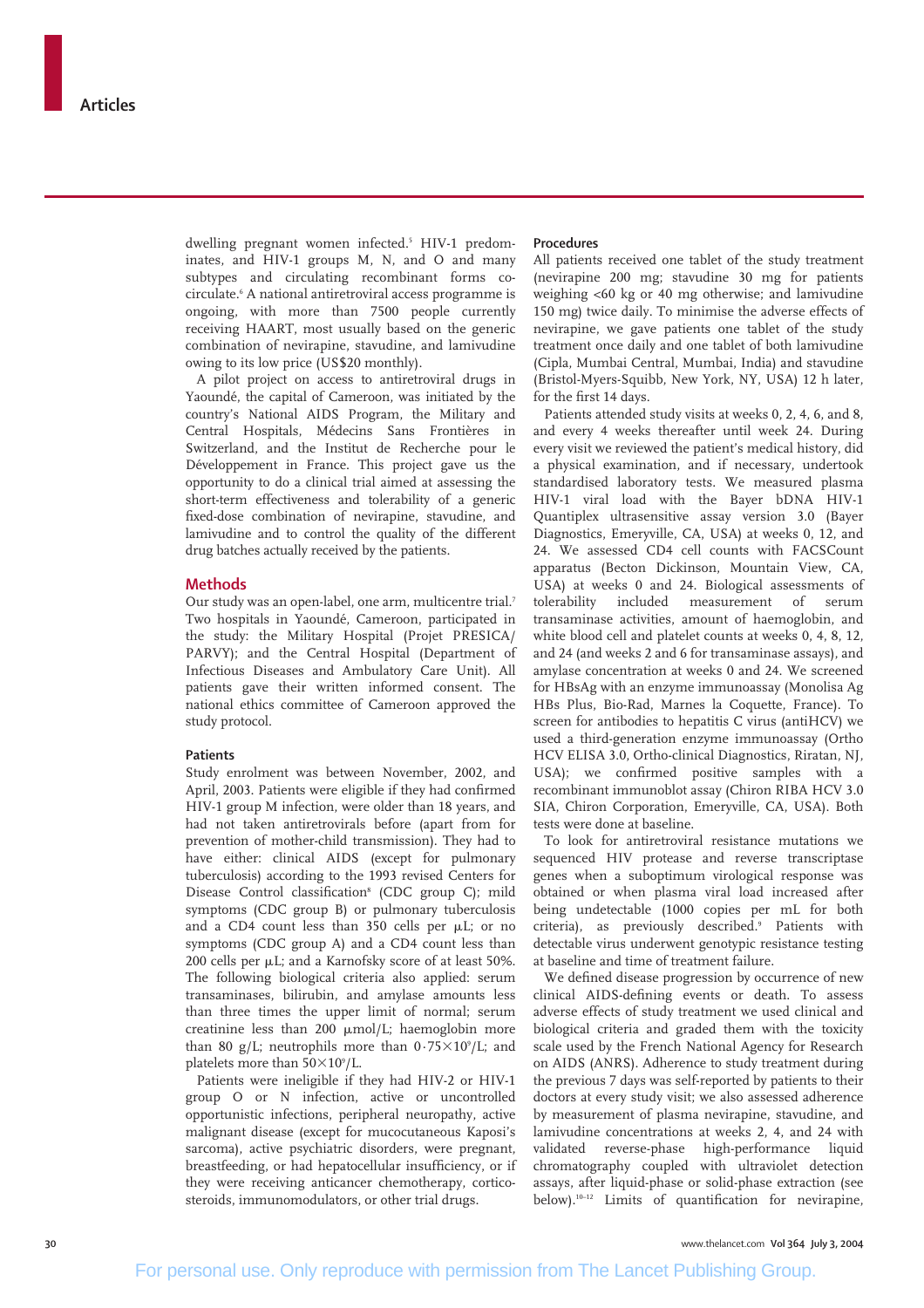stavudine, and lamivudine were 50  $\mu$ g/L, 10  $\mu$ g/L, and  $10 \mu g/L$ , respectively. We judged nevirapine plasma concentration to be adequate if it reached 3400  $\mu$ g/L;<sup>13</sup> owing to the drug's long plasma half-life, an amount less than 50  $\mu$ g/L suggested probable non-adherence for several days.

We assessed the quality of the generic tablets macroscopically, weighed them, and then measured the quantities of the three drugs. At least two tablets from every batch given to patients were analysed. To measure the quantity of every drug, we crushed the tablets and accurately weighed a homogeneous sample of powder, which we dissolved (in gauged flasks) in either methanol for nevirapine and stavudine or distilled water for lamivudine. Technical processing was validated with the corresponding European approved drug: Viramune (Boehringer Ingelheim, Paris, France) for nevirapine, Zerit (Bristol-Myers-Squibb, Puteaux, France) for stavudine, and Epivir (GlaxoSmithKline, Marly-le-Roi, France) for lamivudine.

# **Statistical analysis**

So we could detect a decrease in viral load to less than 400 copies per mL in at least 70% of patients ( $\alpha$ =5%, one-sided test;  $\beta = 15\%$ ), we calculated that 57 patients had to be included, which we rounded up to 60.

Primary endpoints for antiretroviral effectiveness were proportion of patients who had plasma HIV-1 RNA values less than 50 and 400 copies per mL; we did an intention-to-treat analysis that included all patients, even those who died, were lost to follow-up, or discontinued study treatment. We judged missing data to represent treatment failure. As-treated analyses including only patients who took study treatment and for whom data were available—were also done for the same endpoints. We estimated 95% CIs of percentages by the binomial exact method.

Secondary endpoints for effectiveness included reduction in log<sub>10</sub>-transformed viral load and increase in CD4 cell count from baseline, on an intention-to-treat basis. Viral load less than 50 copies per mL (detection limit of assay) or more than 500 000 copies per mL (upper limit of quantification) were assigned these respective values. Median changes are reported with the IQR.

Incidence of disease progression, adverse effects of study treatment, and genotypic resistance mutations were expressed as the number of events per 100 personyears of follow-up, from enrolment to the week 24 visit. Patients lost to follow-up were censored at their last study visit and those who died at time of death. We estimated the cumulative probability of remaining alive or free of new AIDS-defining events with the Kaplan-Meier method.

We included all patients who took at least one dose of study treatment in the analyses and we used Stata 7.0 software (Stata, College Station, TX, USA).

|                                                  | Number of patients (n=60) |
|--------------------------------------------------|---------------------------|
| Demography                                       |                           |
| Women                                            | 41 (68%)                  |
| Age (years)                                      | 34.5 (29.0-40.5)          |
| Anthropometry                                    |                           |
| Bodyweight (kg)                                  | $63.0(54.3 - 70.0)$       |
| Body-mass index (kg/m <sup>2</sup> )             | $23.1(21.6 - 24.2)$       |
| <b>HIV</b> infection                             |                           |
| Time since diagnosis of HIV seropositivity       | $12.2(3.2 - 37.0)$        |
| (months)                                         |                           |
| CDC clinical stage                               |                           |
| A                                                | 10 (17%)                  |
| B                                                | 25 (42%)                  |
| $\epsilon$                                       | 25 (42%)                  |
| CD4 count (cells per µL)                         | 118 (78-167)              |
| Viral load (copies per mL)                       | 104736 (40 804-243 787)   |
| Haematology                                      |                           |
| Haemoglobin concentration (g/L)                  | 104 (98-117)              |
| Neutrophil count (×109/L)                        | 2.032 (1.409-2.663)       |
| Platelet count (×109/L)                          | 160.0 (130.5-215.5)       |
| Biochemistry                                     |                           |
| Alanine aminotransferase (U/L)                   | $22(14-30)$               |
| Amylase (U/L)                                    | 68 (33-156)               |
| <b>Hepatitis serology</b>                        |                           |
| <b>HBsAq positivity</b>                          | 5(8%)                     |
| AntiHCV positivity                               | 11 (18%)                  |
| History of antiretroviral therapy                |                           |
| Naive                                            | 58 (97%)                  |
| Nevirapine for mother-child prevention           | 2(3%)                     |
| Data are median (IQR) or number of patients (%). |                           |

### **Role of the funding source**

This study was supported by a grant from ANRS, which reviewed the protocol but did not request substantial changes in the study design and had no role in data collection, data analysis, data interpretation, or writing of the report. No pharmaceutical companies were involved.

#### **Results**

61 patients were enrolled, 41 (67%) at the Military Hospital and 20 (33%) at the Central Hospital. One patient never took the study treatment and was excluded from all analyses. All patients were Cameroonian; the table shows their baseline characteristics. 55 had AIDS (92%), on the basis of clinical and biological criteria. Only two women had taken nevirapine for the prevention of mother-child transmission at delivery (once each). One patient was lost to follow-up after 15 weeks; one did not attend one visit (week 2) and two missed two consecutive visits (weeks 6 and 8, and weeks 16 and 20).

One patient discontinued study treatment because of nevirapine cutaneous toxic effects and was switched to indinavir after 24 days. Treatment was stopped for reasons other than toxic effects in two individuals: nevirapine was replaced by efavirenz after 23 and 69 days owing to pulmonary tuberculosis.

In the intention-to-treat analysis, the proportions of patients whose plasma HIV RNA level fell below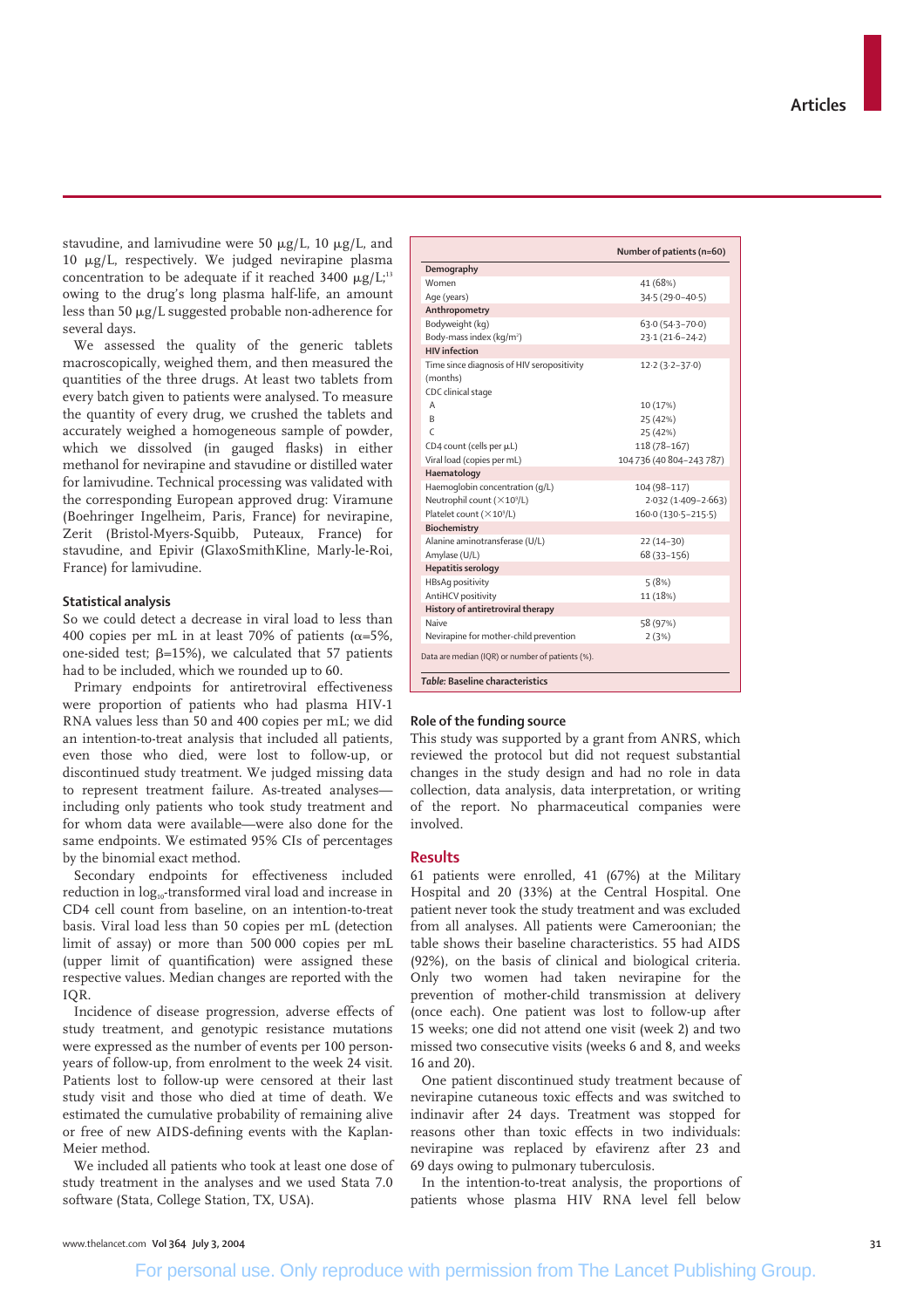

Vertical bars represent 95% CIs.

400 copies per mL were 75% (95% CI 62–85) at week 12 and 80% (68–89) at week 24, and those whose level fell below 50 copies per mL were 45% (32–58) at week 12 and 65% (52–77) at week 24 (figure 1). In the astreated analysis, 82% (69–91) fell below 400 copies per mL at week 12, 92% (80–98) did at week 24; the proportions of patients whose HIV RNA level fell below 50 copies per mL were 46% (95% CI 32–61) at week 12 and 73% (59–85) at week 24. Median (IQR) decline in viral load from baseline was  $3.0 \log_{10}$  copies per mL  $(2.5-3.5)$  at week 12 (n=55) and  $3.1 \log_{10}$  copies per mL (2·5–3·6) at week 24 (n=54). After 24 weeks of treatment, the median (IQR) increase in the CD4 count was 83 cells per  $\mu$ L (40–178, n=53). Half the patients (n=27) reached an absolute CD4 count of 230 cells per µL (155–341).

The overall frequency of disease progression was 32·0 per 100 person-years (95% CI  $16 \cdot 6 - 61 \cdot 5$ ). Four patients (7%) had new clinical AIDS-defining events (incidence 14·2 per 100 person-years, 95% CI 5·3–37·9), namely tuberculosis (n=2), Kaposi's sarcoma (n=1), and cryptococcosis (n=1). Five other patients (8%) died, giving a rate of death of 17·8 per 100 person-years (95% CI 7·4–42·7). As shown in figure 2, all but one event occurred during the first 9 weeks of treatment. The cumulative probability of remaining alive or free of new AIDS-defining events after 24 weeks was 0·85 (95% CI 0·73–0·92). Eight of the nine patients who progressed or died had AIDS at baseline; the other patient, who developed Kaposi's sarcoma, was in CDC group B2. Four of the five patients who died had baseline CD4 counts less than 50 cells per  $\mu$ L (1, 10, 12, and 43 cells per  $\mu$ L) and the fifth had 73 cells per  $\mu$ L. In addition to advanced HIV disease, those who died had severe anaemia (haemoglobin 47 g/L) and cachexia (n=1), pulmonary infection (n=1), headache and dizziness (n=1), or poor general health (n=2).

Five severe (grade 3) adverse effects were attributed to study treatment (incidence 17·8 per 100 person-years, 95% CI 7·4–42·7). One patient developed generalised urticaria 13 days after starting treatment and had raised alanine aminotransferase (274 U/L [normal range 0–35 U/L]); both disorders resolved when nevirapine was replaced with indinavir. Two other individuals had increased alanine aminotransferase (311 U/L and 158 U/L) after 2 and 6 weeks of treatment, respectively; concentrations returned to normal spontaneously in one and fell to 88 U/L in the second. Finally, one patient had a transient amylase rise at 24 weeks (521 U/L [normal range 0–100 U/L]) with no clinical signs of pancreatitis. The study treatment was not discontinued in these three patients. No cases of grade 3 peripheral neuropathy were recorded, only three cases of grade 1 and one of grade 2. No grade 4 adverse events occurred (95% CI 0–13·1 per 100 person-years).

The mean self-reported adherence rate was 99%. Only nine patients reported incidents relating to adherence: five did not take the study treatment at all during the last 7 days either because they did not attend  $(n=3)$  or postponed  $(n=1)$  the relevant study visit or because of a psychiatric disorder (n=1); three patients forgot one dose; and one missed four doses owing to dizziness. Plasma drug concentrations were available at weeks 2 (n=56), 4 (n=56), and 24 (n=50). Only two patients presented (at both weeks 2 and 4) with nevirapine, stavudine, and lamivudine plasma concentrations less than the limits of quantification. An



*Figure 2:* **Probability of remaining alive or free of new AIDS-defining events**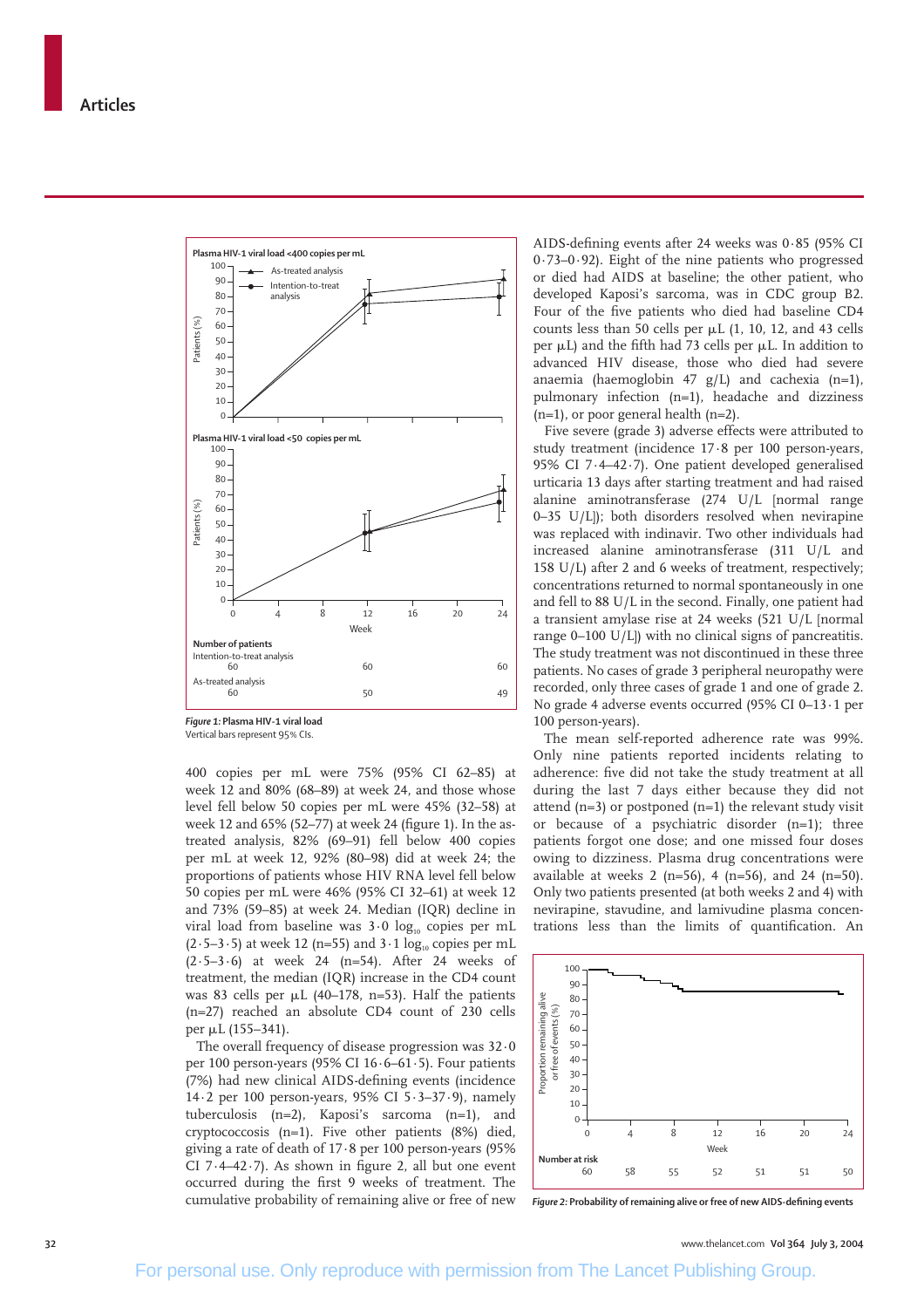adequate nevirapine plasma concentration ( $\geq 3400 \mu g/L$ ) was reached by 79% (95% CI 66–88) of patients at week 2, 93% (83–98) at week 4, and 84% (71–93) at week 24. Overall median plasma concentration of nevirapine was  $5008 \mu g/L$  (range <50–19 122) and those measured 12 h after last drug intake were 16  $\mu$ g/L (<10-107) for stavudine and  $172 \mu g/L$  (12–890) for lamivudine.

Eight patients had viral load values greater than 1000 copies per mL once  $(n=6)$  or twice  $(n=2)$  during treatment. Major genotypic resistance mutations were recorded in two of these patients (frequency 7·1 per 100 person-years, 95% CI 1·8–28·4). One had Met184Val and Lys103Asn mutations at week 12 conferring resistance to lamivudine and NNRTIs (viral load 1092 copies per mL). This patient had taken one dose of nevirapine 2 months before enrolment for prevention of mother-child transmission. Her viral load fell to 106 copies per mL at week 24 with the study treatment. The second patient had the Tyr181Cys mutation conferring resistance to NNRTIs and at week 12 had viral load more than 500 000 copies per mL. This patient was subsequently lost to follow-up.

Seven batches of study treatment were dispensed. Compared with expected doses, median (range) concentrations of the three components were nevirapine 96% (89–100), stavudine 89% (84–96), and lamivudine 99% (91–103).

# **Discussion**

Generic fixed-dose combinations of two NRTIs and one NNRTI are now among the most widely prescribed firstline antiretroviral regimens in developing countries, yet we are aware of no clinical trials assessing their effectiveness, safety, and quality in field conditions. Brief reports have been presented but these have omitted important data such as virological efficacy, adherence, and viral resistance.14,15 In our open clinical trial, we have documented the quality of a commonly prescribed generic fixed-dose combination and shown that its effectiveness and tolerability are similar to that reported with other HAART regimens in patients with comparable baseline HIV disease status.

One key issue about the use of generic fixed-dose combinations is their quality. Very few data on the purity of generic antiretroviral drugs have been published,16 yet incorrect dosing could have a major negative effect on tolerability, efficacy, and viral resistance. We tested all seven batches dispensed to our patients and noted that the unit dose of every component (lamivudine, stavudine, nevirapine) was as claimed.

Despite wide intersubject variability of the plasma concentrations of the three drugs in the fixed-dose combination, the ranges were as expected and consistent with those previously described for the approved drugs. Only two patients presented at both weeks 2 and 4 with nevirapine, stavudine, and

lamivudine plasma concentrations lower than the respective limits of quantification, suggesting some adherence difficulties. These results accord with the excellent self-reported adherence (99%), and this finding was corroborated by the good virological response. Many factors can affect adherence to treatment, such as social support, cost, and tolerability, but treatment simplicity is one of the most important.<sup>17</sup> Fixed-dose combinations therefore have a clear advantage in terms of number of pills and cost. In Cameroon, the cost of the fixed-dose combination we assessed here is US\$20 per month, whereas the same combination with brand-name drugs in the ACCESS programme (http://www.unaids.org) costs around \$35, and six pills have to be taken instead of two with fixeddose combinations. Our results for adherence are similar to those obtained with once-a-day didanosinelamivudine-efavirenz therapy in Senegal.<sup>18</sup>

The virological and immunological efficacy of the regimen used by us was at least as good as that obtained with HAART in industrialised countries; for example, in a trial of a triple-drug regimen—including a protease inhibitor (indinavir)—in patients with CD4 counts less than 200 cells per µL, a virological success rate (viral load <500 copies per mL) of 60% and an increase in CD4 count of 91 cells per  $\mu$ L were reported at 24 weeks.<sup>19</sup> The effectiveness of the combination of nevirapine, stavudine, and lamivudine has also been shown.<sup>20</sup> Compared with African therapeutic cohorts in which most patients also have advanced HIV disease at enrolment<sup>21-25</sup> our results are highly satisfactory. They also compare well with those of a cohort of African patients treated in London, UK.26 Comparison with other studies, such as use of generic drugs in India,<sup>15</sup> is more difficult since the study design differs and the number of variables analysed is limited.

Nevirapine and stavudine can have troublesome adverse effects. Tolerability was good in our trial, both overall and specifically with respect to nevirapine, and was even slightly better than that usually seen in developed-world cohorts.27 Treatment was stopped in only one individual for a cutaneous reaction to nevirapine. Hepatic tolerability was good, especially considering that 18% of patients were infected by hepatitis C virus and 8% by hepatitis B virus, with only transient or moderate rises of hepatic transaminases found.

Our results for the emergence of resistance are only preliminary owing to the fairly short follow-up (24 weeks). Virological failure (>1000 copies per mL) happened in eight patients. Only one instance of genotypic resistance to NNRTIs was recorded at week 12, in a non-compliant patient who was subsequently lost to follow-up. The other example is intriguing—a woman with a viral load of 1092 copies per mL and the Met184Val and Lys103Asn mutations at week 12 who had received nevirapine to prevent mother